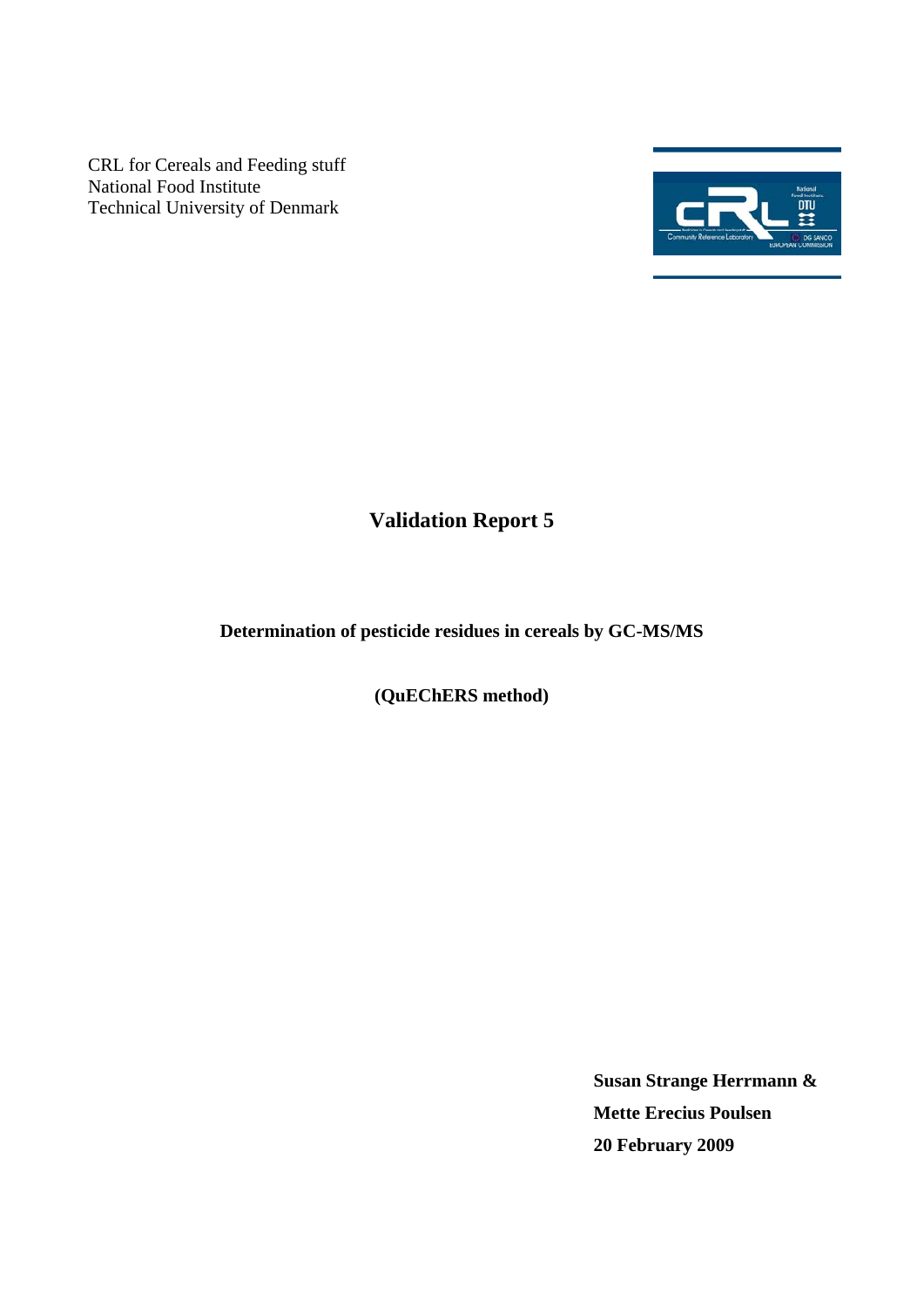### <span id="page-1-0"></span>**CONTENT:**

## **1. Introduction**

This report describes the validation of the QuEChERS method combined with GC-MS/MS. The method was validated for 22 pesticides, isomers and degradation products in wheat. The method has previously been validated for about 76 pesticides.

The QuEChERS method has an extraction and clean-up step, which has been developed to be Quick, Easy, Cheap, Efficient, Rugged and Safe. The method is most commonly used on fruit and vegetables<sup>1</sup>.

The method validated here is based on the procedure for dry matrixes  $\left( \langle 30\% \rangle \right)$  water content) according to the document CEN/TC 275/WG 4 N 0204 (CEN document)(available as a draft). Even though cereals have a fat content of about  $2\%^2$  no attempt has been made to remove the fat from the extract, e.g. freezing out as proposed in the CEN document, since no problems caused by fat has been observed.

## **2. Principle of analysis**

#### **Sample preparation:**

Cold water/ice water, acetonitril and an internal standard are added to the milled sample.

#### **Extraction:**

The sample is shaken and a salt and buffer mixture is added and the sample is shaken again.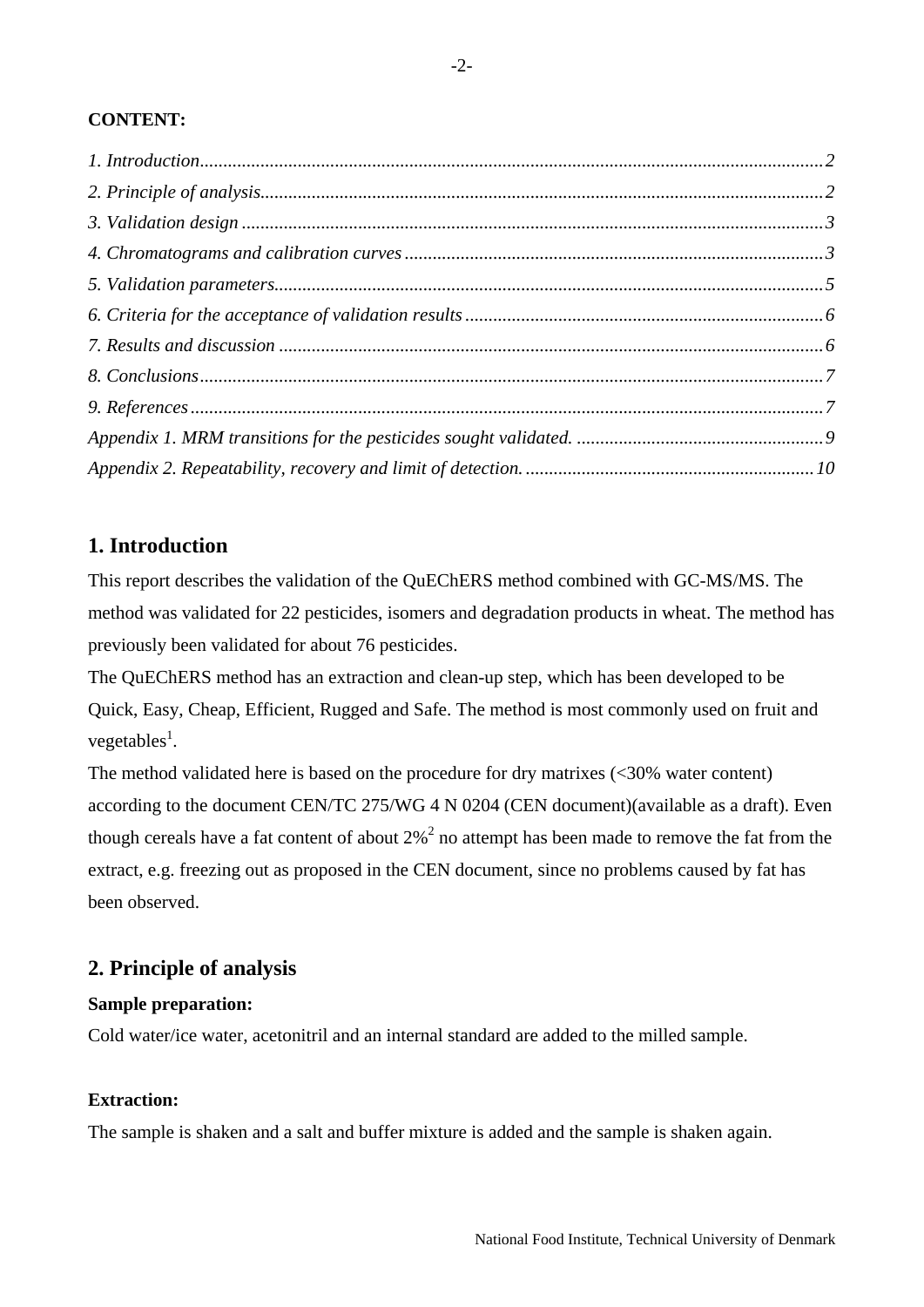<span id="page-2-0"></span>Clean-up:

After centrifugation the supernatant is transferred to a tube with PSA and MgSO4. After shaking and an additional centrifugation step the final extract is obtained.

#### **Quantification and qualification**:

Internal standard is added and the final extract is analysed GC/MS/MS (electron energy 70 eV, source temp. 180 $^{\circ}$ C, transfer line GC interface 250 $^{\circ}$ C). The injection volume is 8 µl.

#### **Selectivity and specificity:**

GC-MS/MS is a highly selective method, and thereby highly specific. Two MRM transitions were used (two parent and two daughter ion) one for quantification and another transition for qualification. Parent and daughter ions are presented in appendix 1.

## **3. Validation design**

The method was validated for 22 pesticides, isomers or degradation products (appendix 1) in wheat.

The validation was performed on 5-6 replicates at each of the three concentration levels. The concentration levels were 0.011, 0.02 and 0.104 mg/kg. A blank sample was included.

## **4. Chromatograms and calibration curves**

Examples of chromatograms obtained when analysing the extracts by GC-MS/MS are presented in figure 1.

The calibration curve is determined by the analysis of each of the 22 analytes at 5 calibration levels, i.e. 0.00289, 0.0087, 0.0289, 0.0868 and 0.289 µg/ml. The calibration curves were best fitted to a linear curve. The majority of the correlation coefficients (R) were higher or equal to 0.98. Examples of calibration curves are presented in Figure 2.

Five-point matrix-matched calibration curves were used for quantification. The concentration range was between 0.00289 and 0.289  $\mu$ g/ml. Triphenyl phosphate was used as internal standard and hexachlorbenzen (HCB) was used as quality control standard.

-3-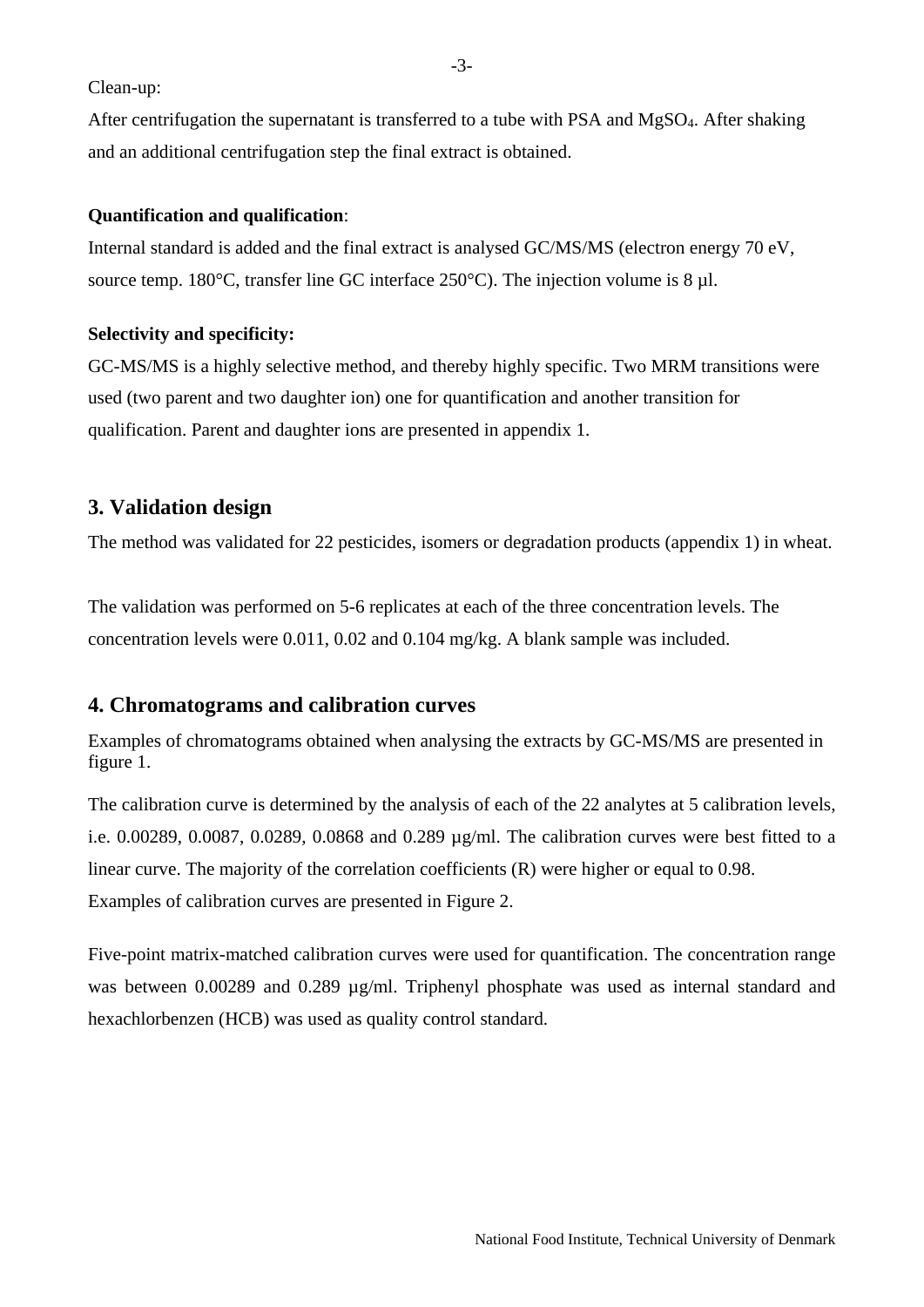

**Figure 1:** Examples of chromatograms for famoxadon and clodinafop-propargyl obtained when analysing extract of wheat spiked with 0.104 mg/kg.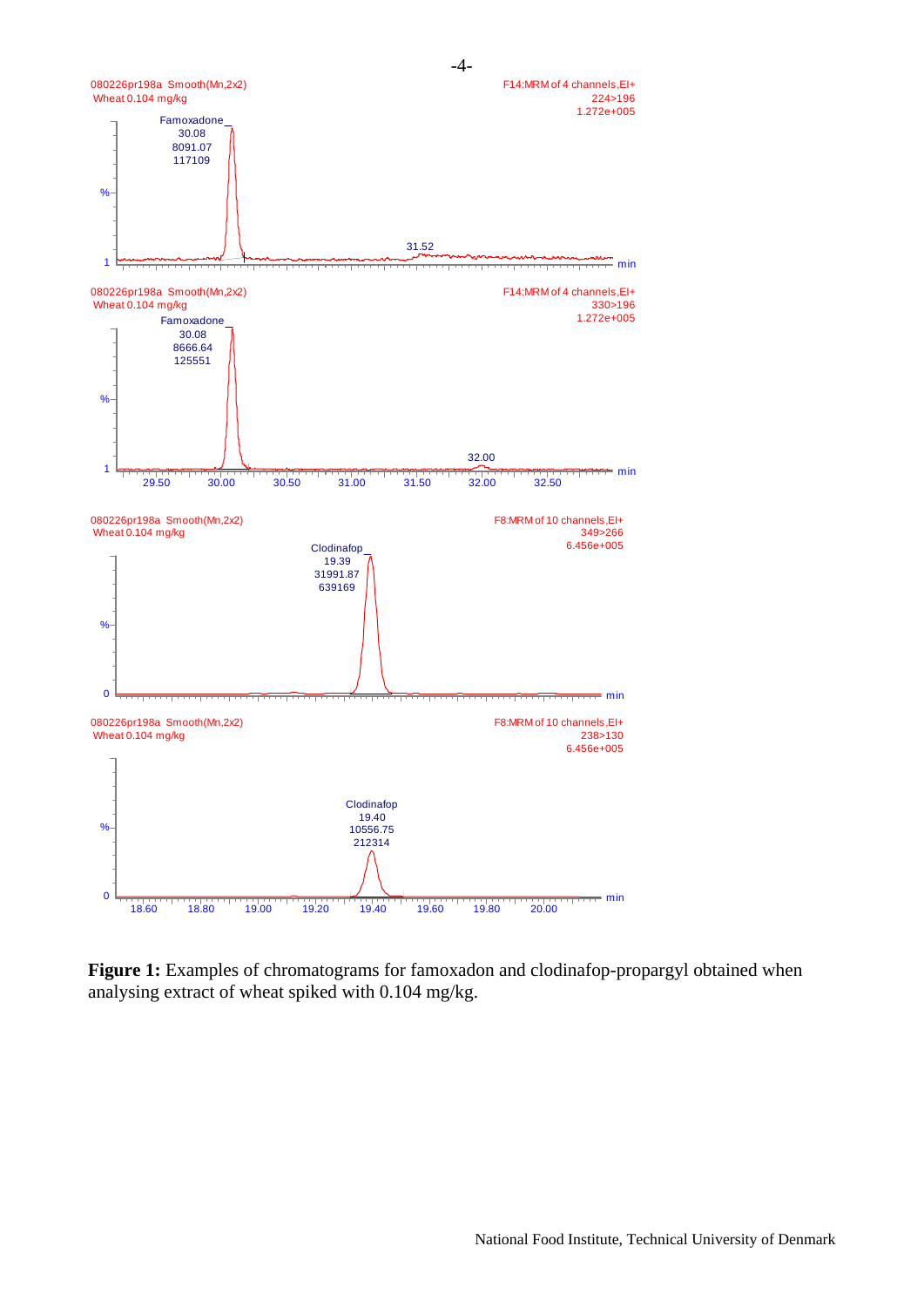<span id="page-4-0"></span>

**Figure 2.** Examples of calibration curves for famoxadon and clodinafop-propargyl (concentrations from 0.00289-0.289 µg/ml)

## **5. Validation parameters**

#### **Precision – Repeatability**

Repeatability was calculated for all pesticides and degradation products on all three spiking levels.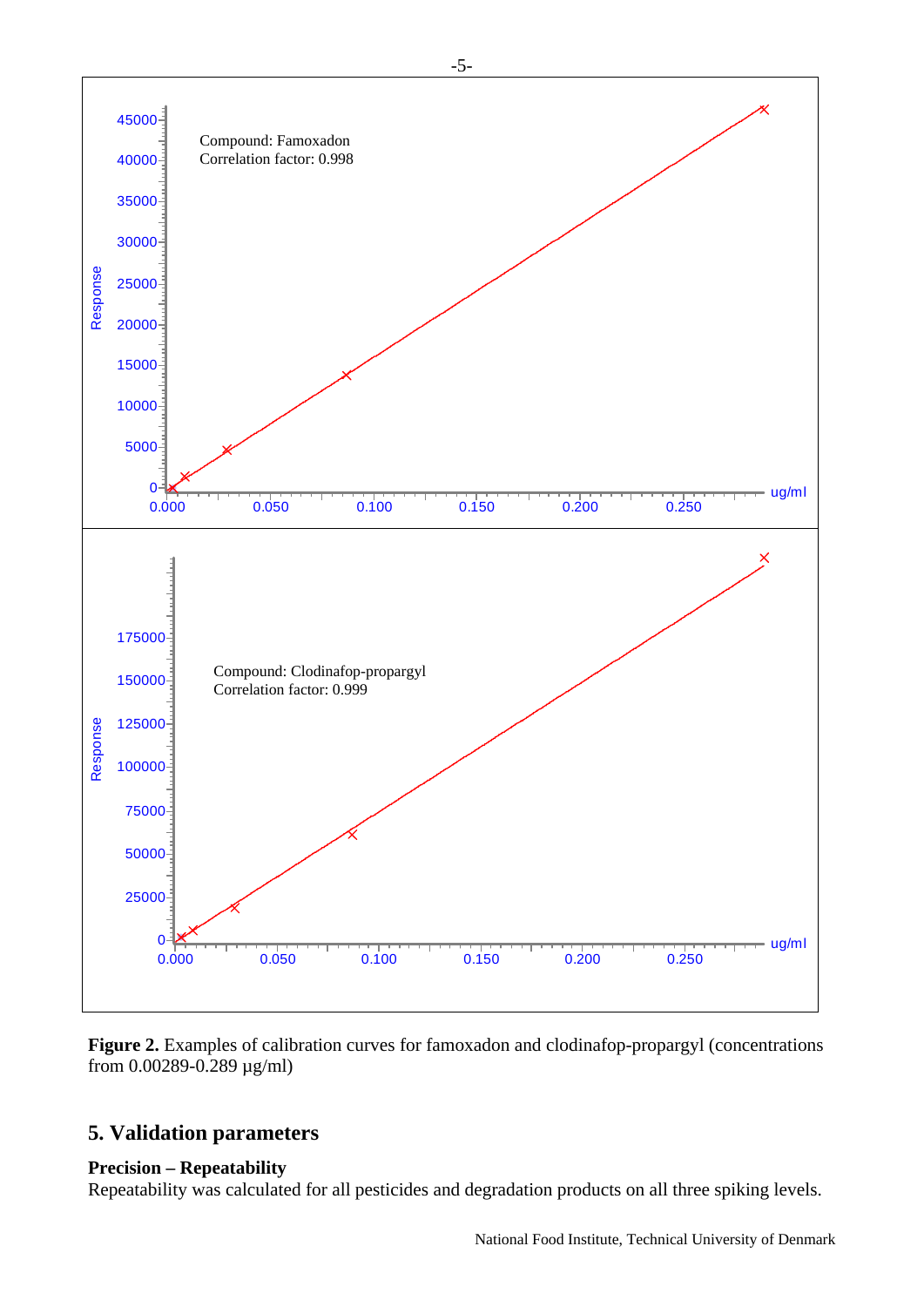<span id="page-5-0"></span>the same sample, done by the same technician, on the same instrument and within a short period of time. Repeatability in this validation was calculated from the 6 replicate determinations. Repeatability is given as the relative standard deviation on the result from two or more analysis at

Repeatability were calculated as given in ISO 5725-2<sup>3</sup>.

2 shows the relative repeatability for the validated pesticides, isomers and degradation Appendix products.

#### **Accuracy – Recovery**

range of 75-110% for all three concentration levels  $(0.011 \text{ mg/kg}, 0.02 \text{ mg/kg}$  and 0.104 mg/kg). Recoveries may be seen in appendix 2. The accuracy was determined by recovery samples spiked at three concentration levels. In appendix 2 recovery, repeatability and limit of quantification (LOQ) are given for the validated pesticides, isomers and degradation products. For most of the analytes the recovery from wheat were in the

#### **Robustness**

The QuEChERS method has earlier by Anastassiades et al.  $2003<sup>1</sup>$  in connection with the development of the method been shown to be robust.

#### Limit of quantification, LOQ

times the standard deviation (absolute recovery). The quantification limits are given in appendix 2. Quantification limits (LOQ) are calculated from the results at the lowest accepted spike level, as 6

#### **6. Criteria for the acceptance of validation results**

For the pesticides to be accepted as validated the following criteria for precision and trueness must to be fulfilled:

1. The relative standard deviation of the repeatability must be less than or equal to the standard deviation proposed by Horwitz<sup>4</sup>.

2. The average relative recovery must be between 70 and  $110\%$ <sup>5</sup>.

If the above mentioned criteria have been meet, the detection limits have been calculated.

## **7. Results and discussion**

The multi-residue method has been tested for 22 pesticides, isomers and degradation products in wheat.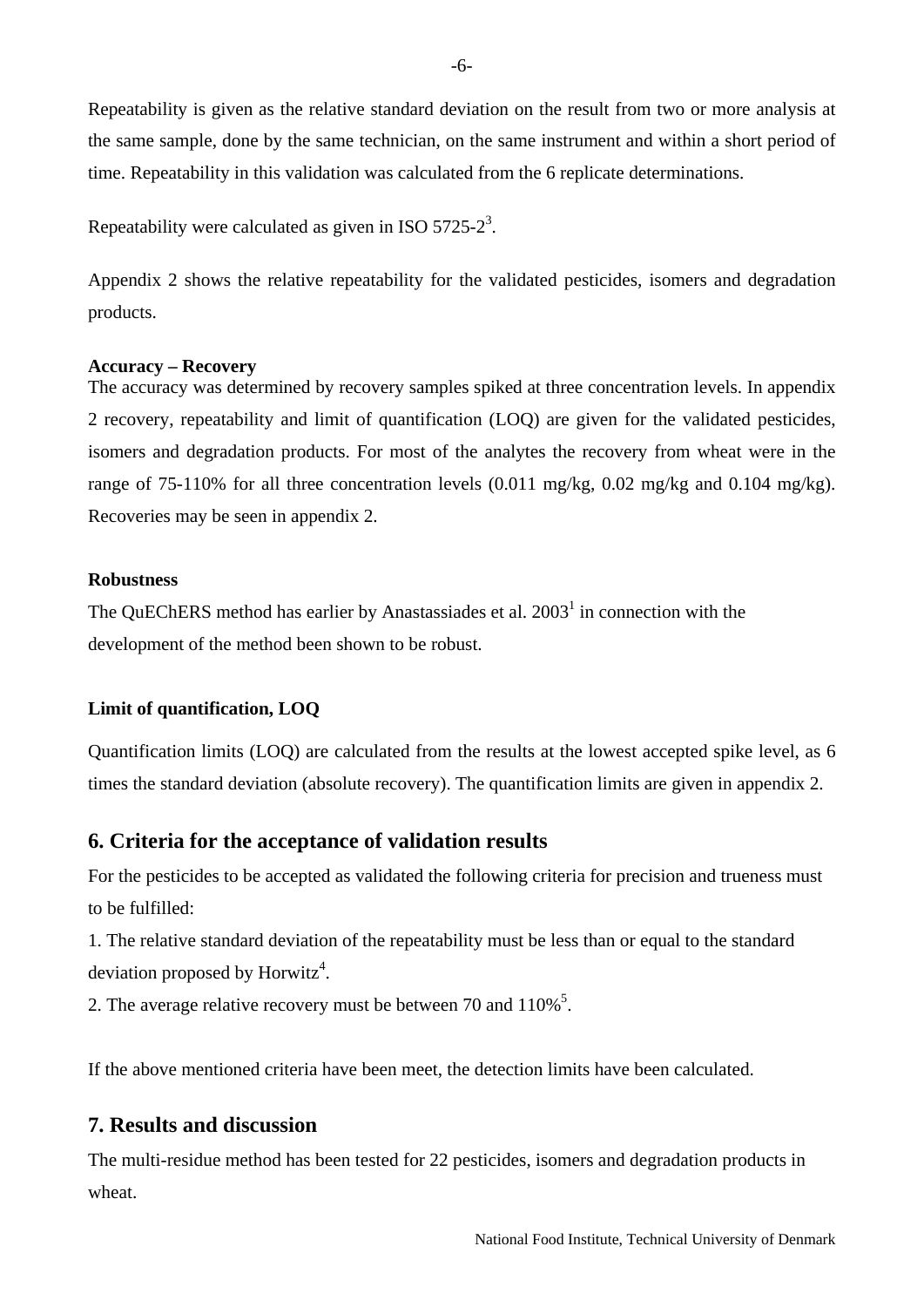<span id="page-6-0"></span>The relative repeatability  $(RSD<sub>r</sub>)$  varied between 2 to 21 %, however most of the values were around 5-16%.

For the majority of the pesticides the recovery was in the range of 80-96% at all three concentration levels.

mg/kg. However most of the LOQs are at or above 0.010 mg/kg. The criteria for acceptance were met for 21 out of 22 pesticides, isomers and degradation products (listed in Table 1). The LOQs ranged from 0.003 mg/kg to 0.015 mg/kg with a median at 0.010 mg/kg. The lowest calibration level (LCL) was 0.00289 µg/ml corresponding to LOD at 0.006

divided in to two groups, one for the compounds for which the acceptance criteria could be meet (Accepted) and those which could not meet the acceptance criteria (Not accepted). The pesticides, isomers and degradation product which has been validated presented in table 1 are

The results for the different pesticides which were accepted are listed in Appendix 1.

| Wheat                      |                     |                 |
|----------------------------|---------------------|-----------------|
| Accepted (21 compounds)    |                     |                 |
| Fuberidazol                | Clodinafop          | Fenoxaprop-p    |
| Tetraconazole              | Proquinazid         | Prochloraz      |
| Triadimenol                | <b>Diflufenican</b> | Tau-fluvalinate |
| Paclobutrazol              | Epoxiconazole       | Famoxadone      |
| Carboxin                   | Bromuconazole       | Cinidon-ethyl   |
| Flusilazole                | Dimoxystrobin       |                 |
| Diniconazole               | Picolinafen         |                 |
| Quinoxafen                 | Flurtamone          |                 |
|                            |                     |                 |
|                            |                     |                 |
| Not accepted (1 compounds) |                     |                 |
| Fludioxonil                |                     |                 |
|                            |                     |                 |

Table 1: Compounds validated and not accepted as validated for wheat.

The QuEChERS method has in connection with the development been shown to be rugged<sup>1</sup>.

## **8. Conclusions**

In conclusion 21 of 22 pesticides, isomers and degradation products were validated for the

uEChERS method using GC-MS/MS for the analysis. Q

## **9. References**

**1** http://www.quechers.com/ or Anastassiades et al., J. AOAC Int., vol. 86, no. 2, p. 412, 2003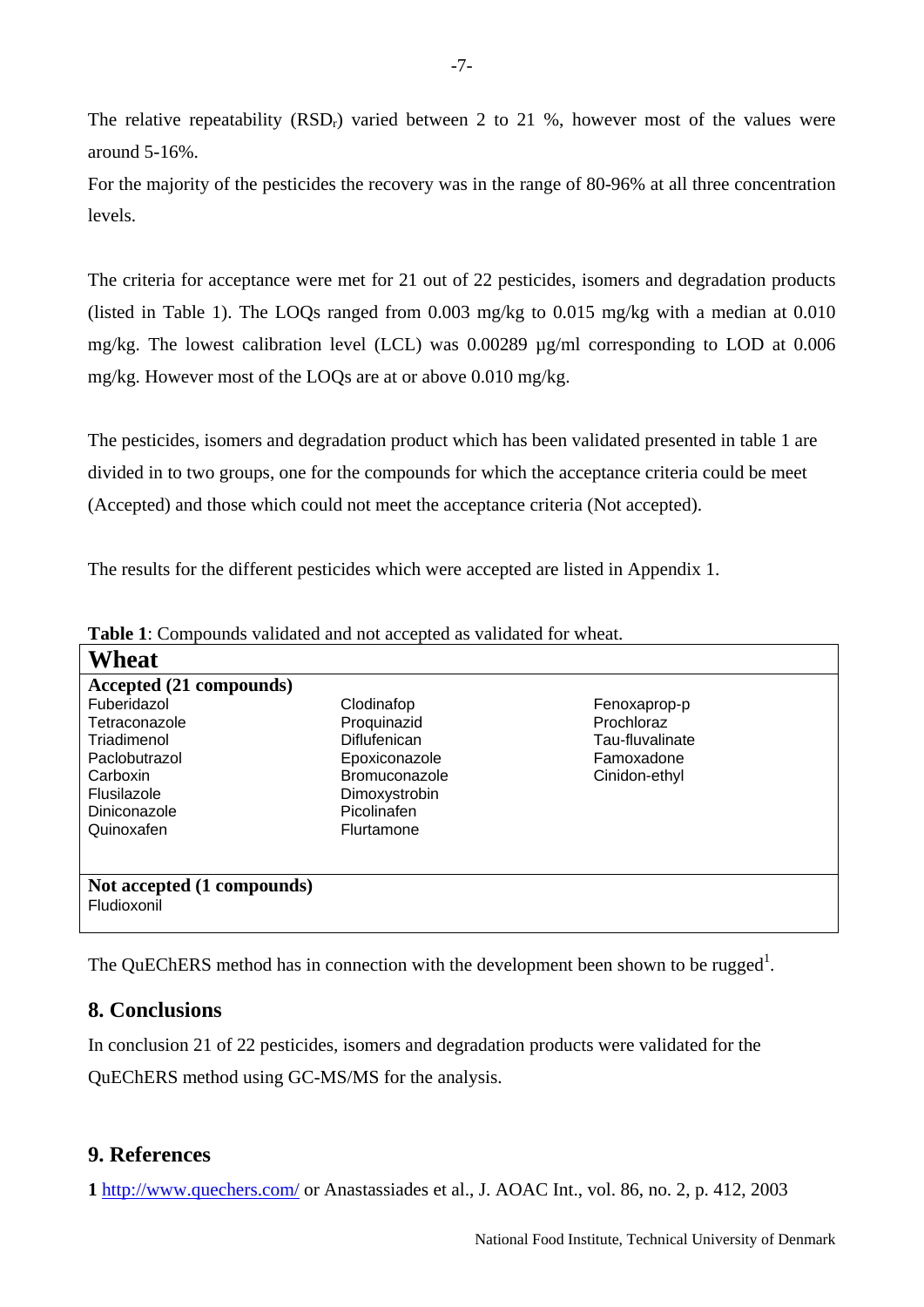**2** The Composition of Foods – fourth edition by Erling Saxholt, Gyldendals, 1996.

**3** ISO 5725-2:1994. Accuracy (trueness and precision) of measurement methods and results – Part

2. Basic method for the determination of repeatability and reproducibility of standard measurement method. First edition. December 1994.

**4** W. Horwitz, Anal. Chem., 1982; 54, 67A.

Feed, Document No SANCO/2007/3131, 31/October/2007, European Commission, Brussels, 2007. **5** Method Validation and Quality Control Procedures for Pesticide Residue Analysis in Food and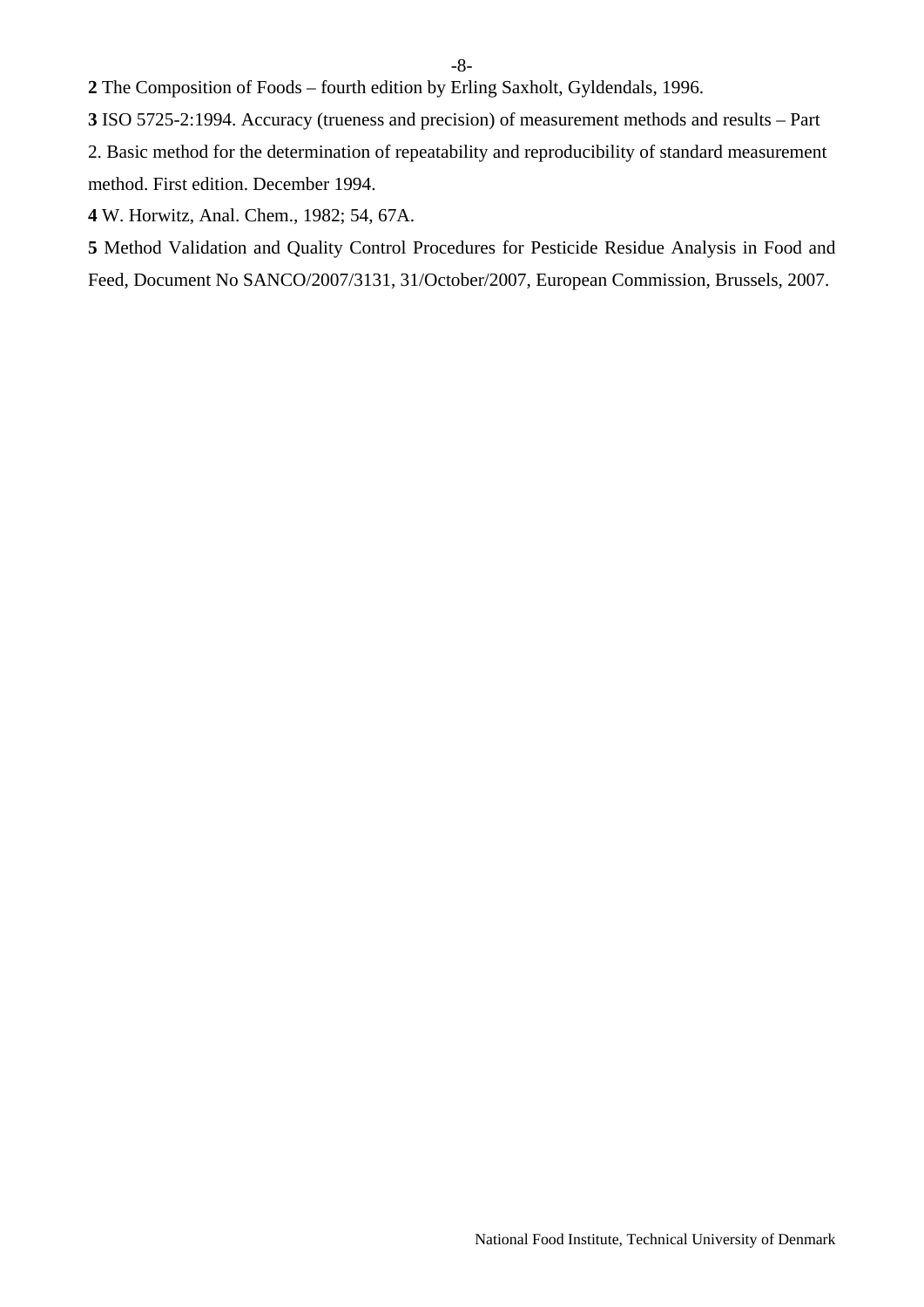<span id="page-8-0"></span>

|                | <b>Pesticide/metabolite</b> | <b>Parent 1</b> | Fragment | <b>Collision</b><br>energy 1 | intensity | <b>Parent 2</b> | Fragment<br>$\overline{2}$ | <b>Collision</b><br>energy 2 | intensity |
|----------------|-----------------------------|-----------------|----------|------------------------------|-----------|-----------------|----------------------------|------------------------------|-----------|
| 1              | Bromoconazole-1             | 295             | 173      | 10                           | 1260000   | 293             | 173                        | 15                           | 1010000   |
| $\overline{2}$ | Bromoconazole-2             | 295             | 173      | 15                           | 848000    | 293             | 173                        | 15                           | 930000    |
| 3              | Carboxin                    | 235             | 143      | 5                            | 10200000  | 143             | 87                         | 5                            | 8290000   |
| 4              | Cinidon ethyl               | 358             | 330      | 10                           | 2100000   | 330             | 302                        | 15                           | 1620000   |
| 5              | Clodinafop-prop.            | 349             | 266      | 10                           | 2250000   | 238             | 130                        | 20                           | 603000    |
| 6              | Diflufenican                | 394             | 266      | 15                           | 14000000  | 265             | 246                        | 10                           | 2870000   |
| 7              | Dimoxystrobin               | 116             | 89       | 15                           | 6960000   | 205             | 116                        | 10                           | 6660000   |
| 8              | Diniconazole                | 268             | 232      | 15                           | 761000    | 270             | 232                        | 10                           | 558000    |
| 9              | Epoxiconazole               | 192             | 138      | 10                           | 3030000   | 165             | 138                        | 10                           | 830000    |
| 10             | Famoxadone                  | 330             | 196      | 20                           | 38900000  | 224             | 196                        | 10                           | 30400000  |
| 11             | Fenoxaprop-p                | 288             | 119      | 5                            | 3120000   | 361             | 288                        | 10                           | 2820000   |
| 12             | Fludioxonyl                 | 248             | 127      | 20                           | 9000000   | 154             | 127                        | 5                            | 3150000   |
| 13             | Flurtamone                  | 333             | 120      | 20                           | 1470000   | 199             | 157                        | 15                           | 503000    |
| 14             | Flusilazole                 | 314             | 233      | 20                           | 2360000   | 206             | 137                        | 20                           | 1380000   |
| 15             | Fuberidazole                | 155             | 129      | 20                           | 1220000   | 184             | 156                        | 10                           | 6210000   |
| 16             | Paclobutrazol               | 236             | 125      | 15                           | 1430000   | 238             | 127                        | 15                           | 564000    |
| 17             | Picolinafen                 | 375             | 238      | 20                           | 7880000   | 377             | 239                        | 15                           | 1370000   |
| 18             | Prochloraz                  | 180             | 138      | 10                           | 418000    | 308             | 266                        | 5                            | 224000    |
| 19             | Proquinazid                 | 288             | 245      | 15                           | 16200000  | 330             | 288                        | 5                            | 8450000   |
| 20             | Quinoxyfen                  | 237             | 208      | 20                           | 5820000   | 272             | 237                        | 15                           | 4940000   |
| 21             | Tau-fluvalinate-1           | 208             | 181      | 15                           | 3560000   | 250             | 200                        | 20                           | 1150000   |
| 22             | Tau-fluvalinate-2           | 250             | 200      | 20                           | 1040000   | 208             | 181                        | 10                           | 368000    |
| 23             | Tetraconazole               | 171             | 136      | 10                           | 1450000   | 337             | 220                        | 15                           | 933000    |
| 24             | Triadimenol-1               | 168             | 70       | 5                            | 1180000   | 128             | 100                        | 10                           | 299000    |
| 25             | Triadimenol-2               | 168             | 70       | 10                           | 1470000   | 128             | 100                        | 10                           | 587000    |

**Appendix 1. MRM transitions for the pesticides sought validated.**